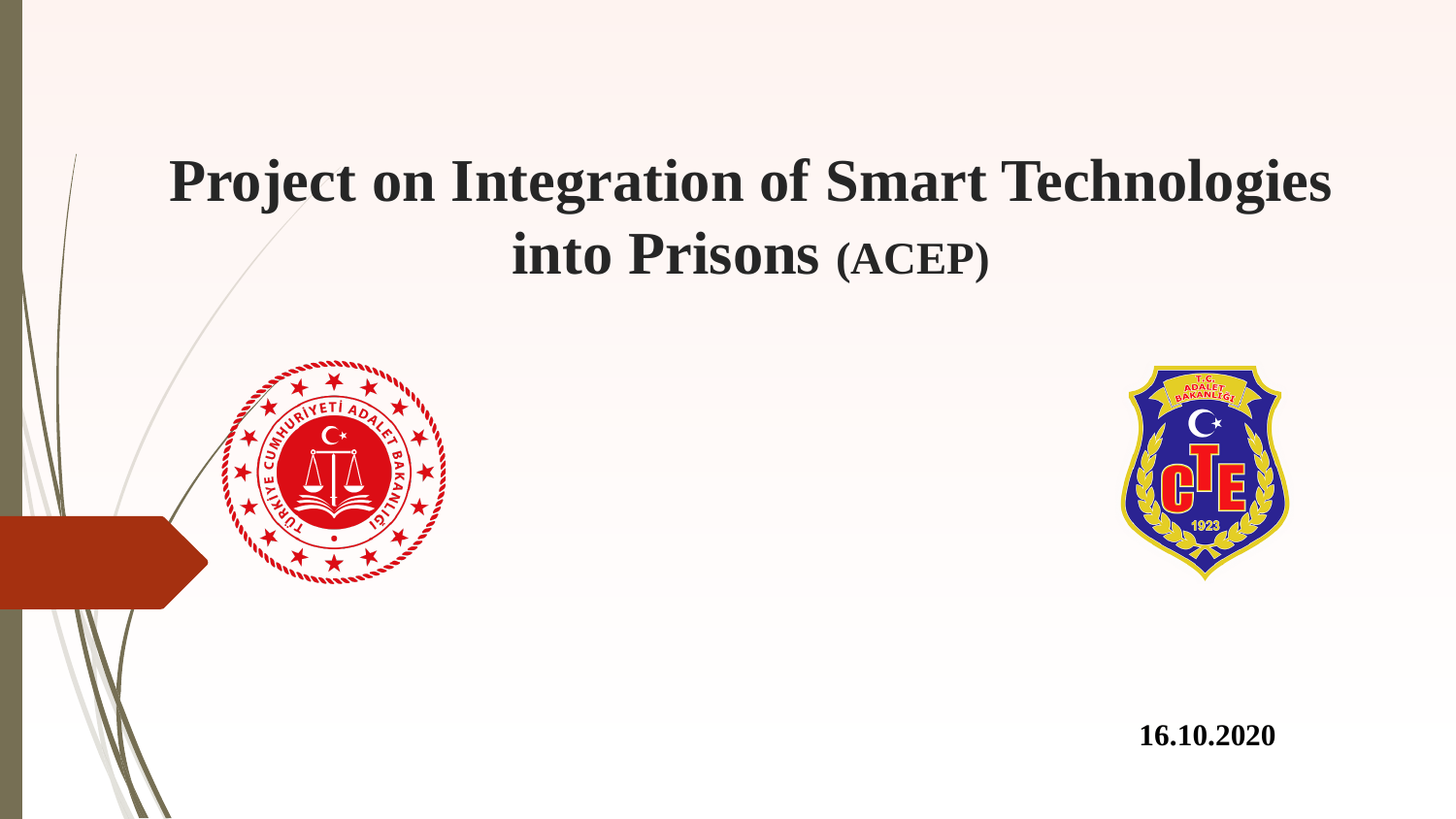



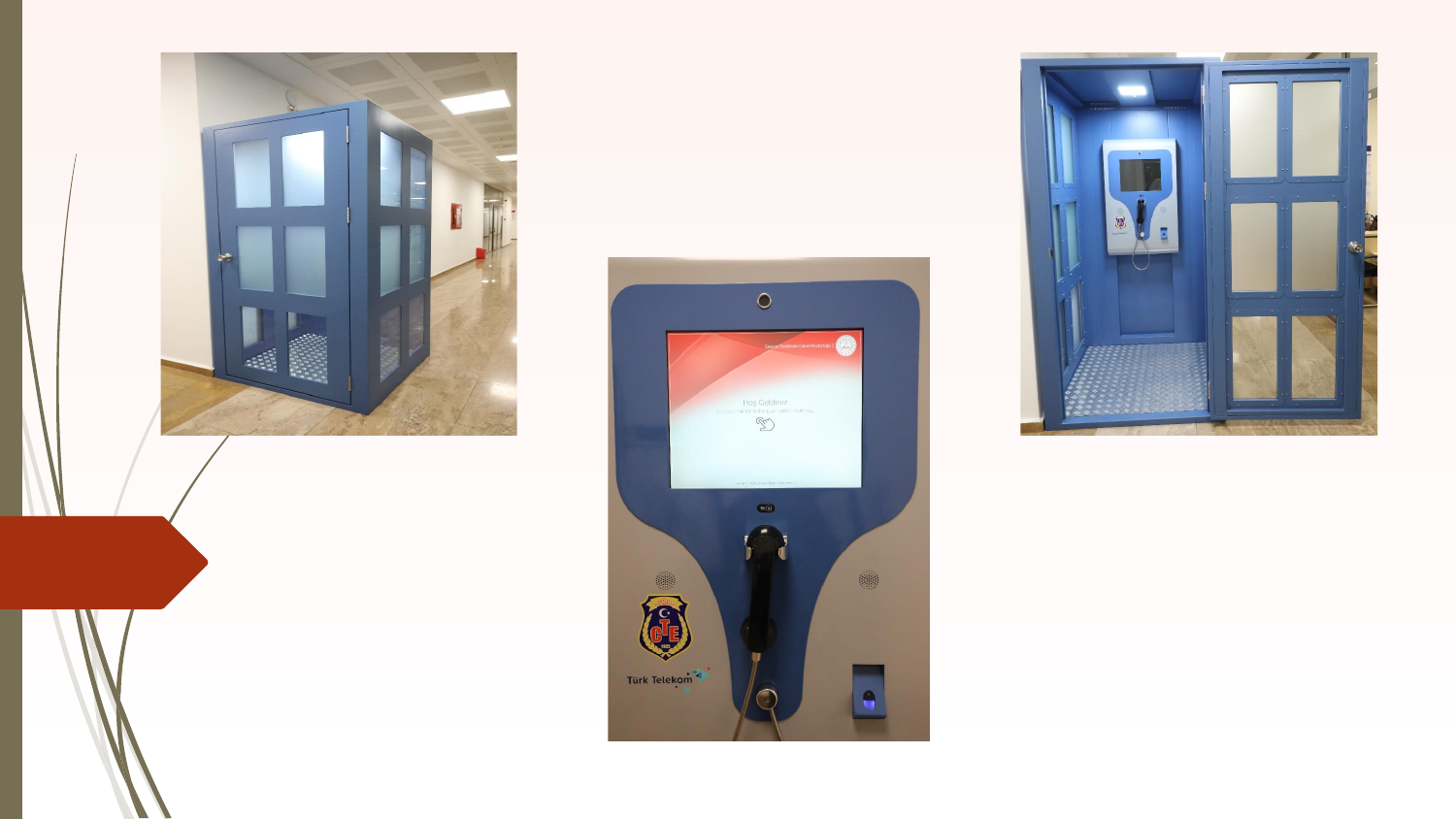## **Services**

- Videoconferencing
- Telephone Call
- Daily prisoner Count
- Petition Sending
- Canteen Shopping and Online Payment
- e-Library
- e-Doctor (Telemedicine)
- e-Letter
- Central Communucation Line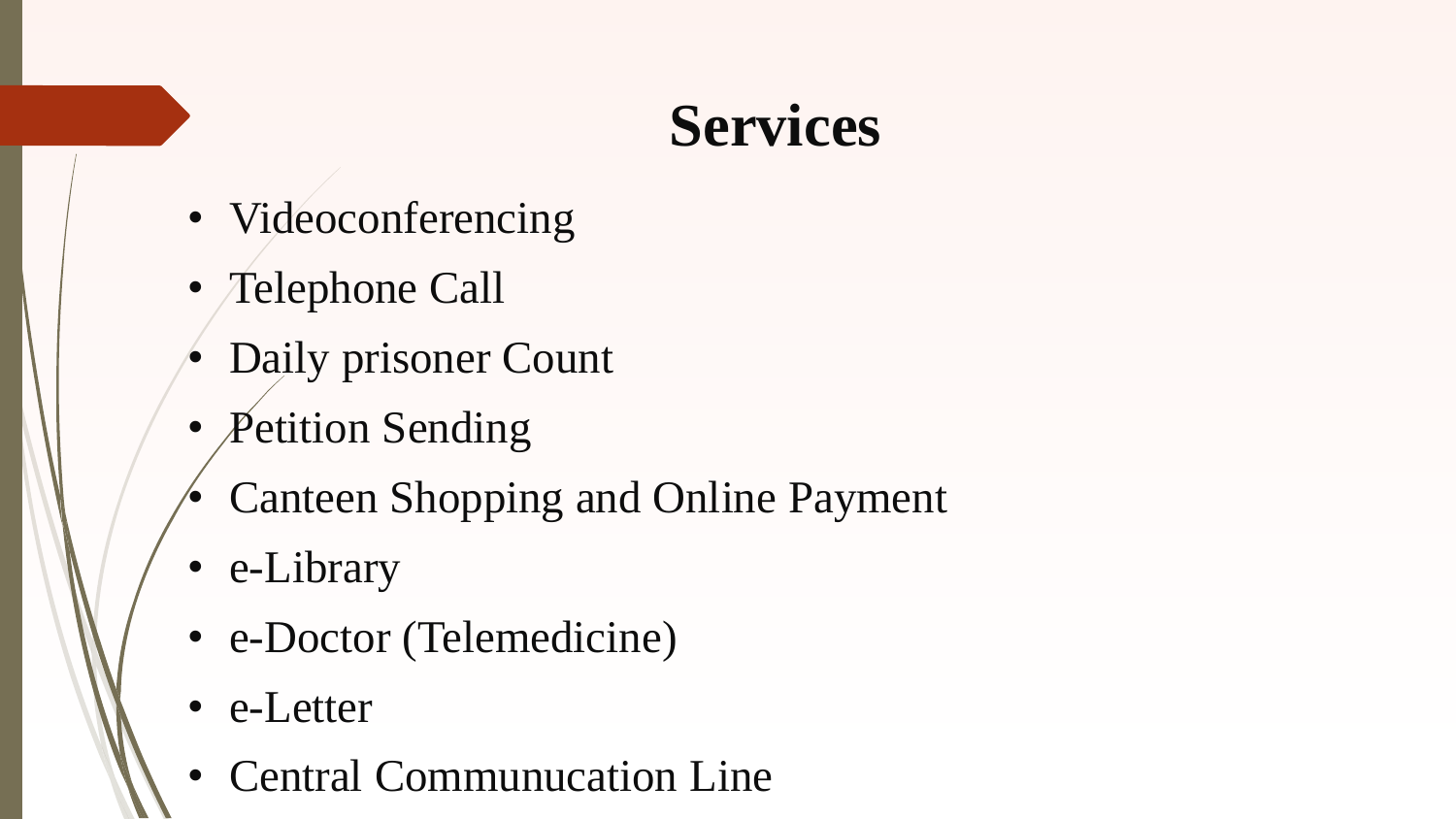# **Videoconferencing**

- Extra video call opportunity instead of visit
- Decrease in the number of visitors
- Strengthening corporate security
- Reducing internal circulation
- Saving personnel
- Contribution to psycho-social Healing activities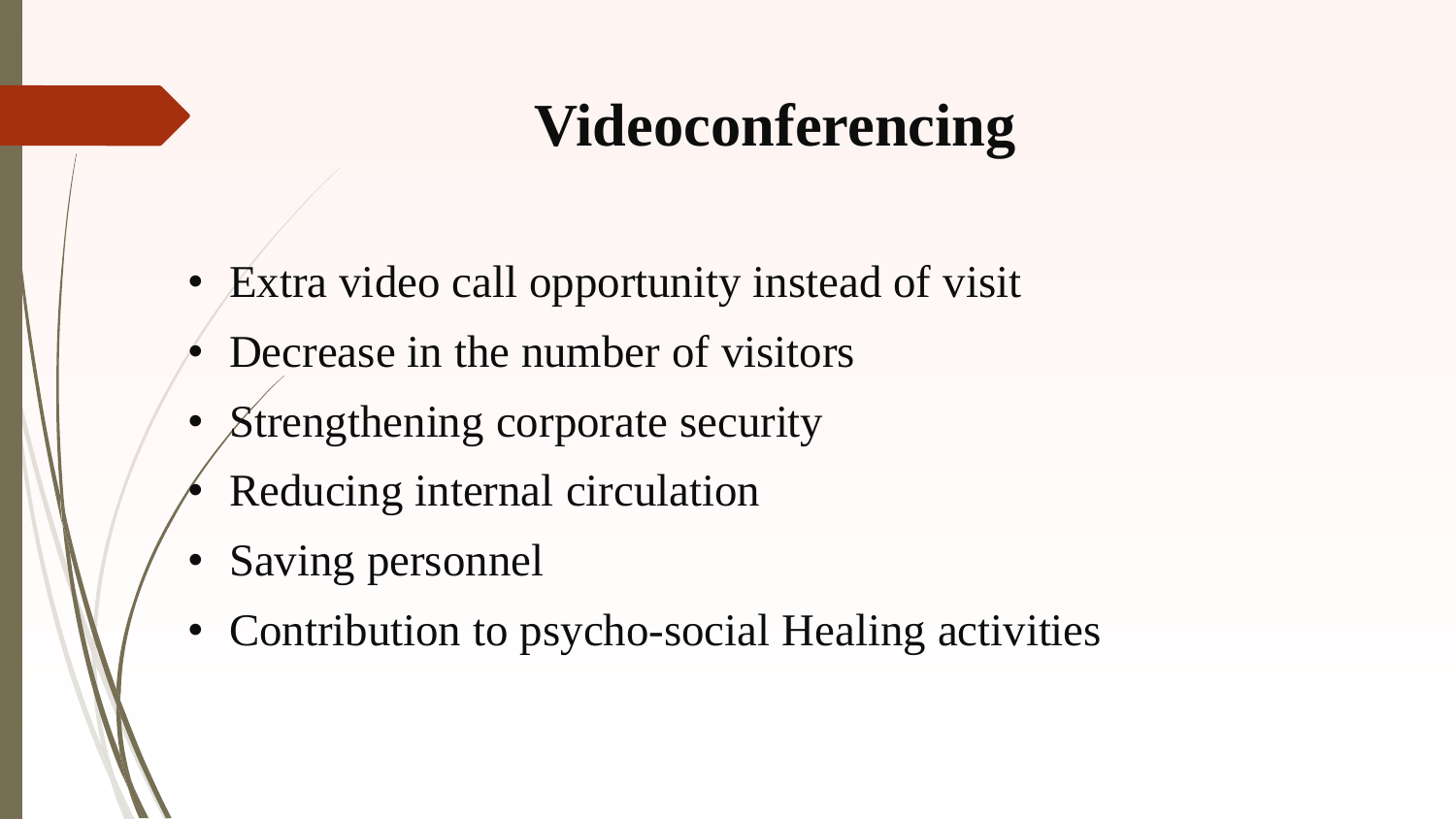## **Telephone Call**

- Flexibility in using the phone view right
- Strengthening communication with the family
- Decreasing internal circulation
- Saving personnel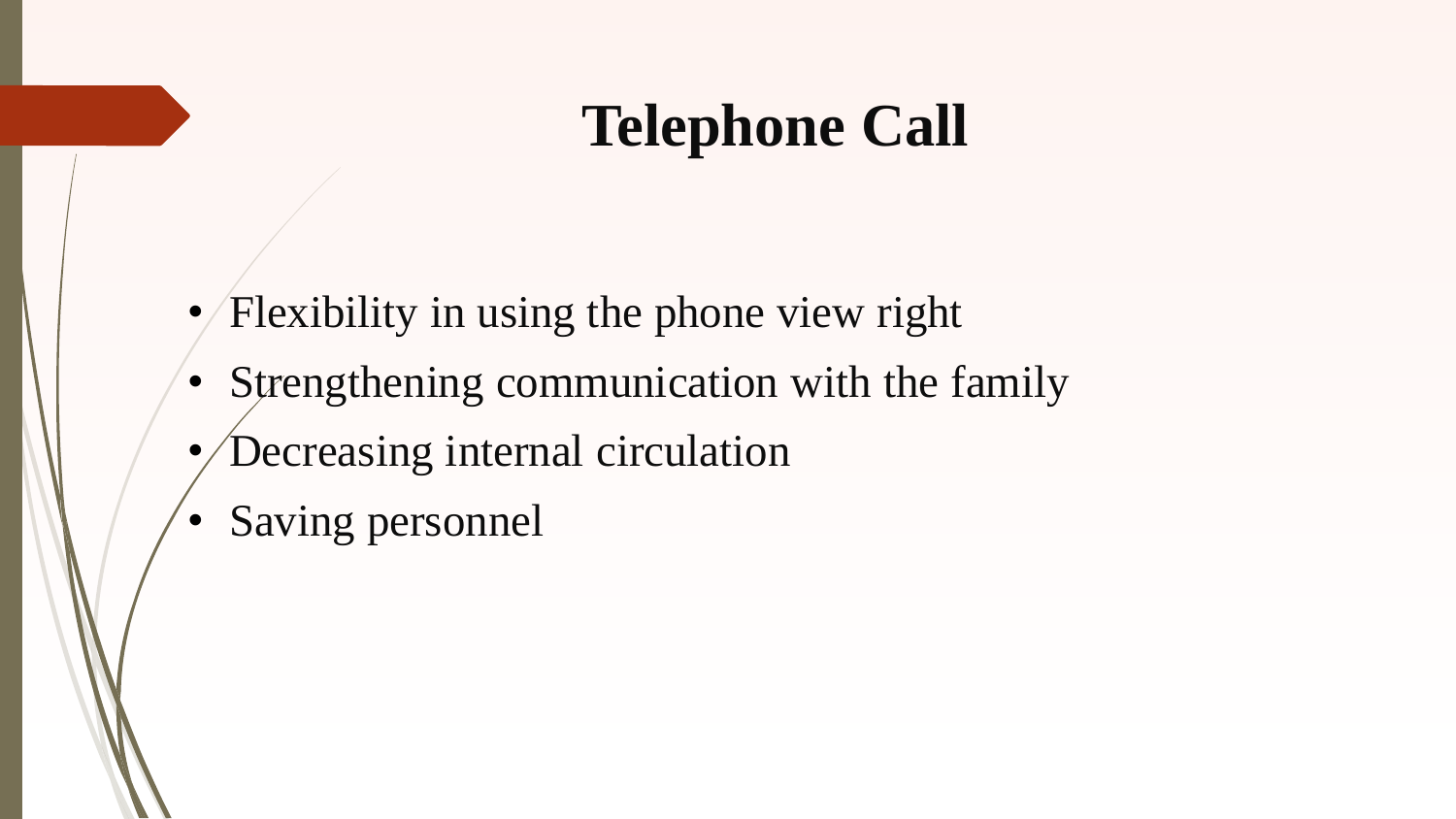# **Daily Prisoner Count**

- At least two counts per day
- Count with fingerprint and / or face recognition
- Reliability
- Time saving with electronic counting
- Personnel saving with electronic counting
- Elimination of complaints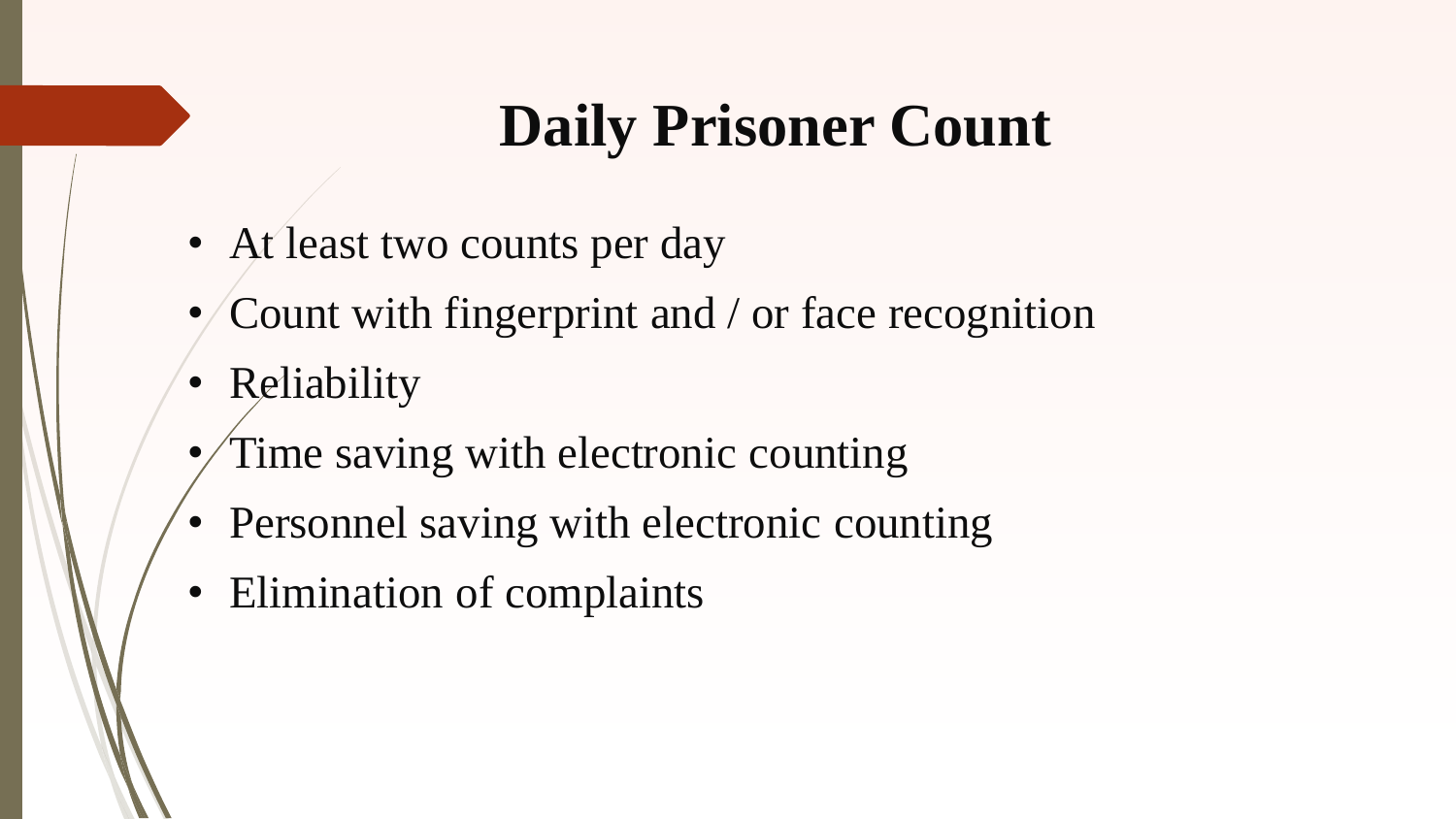## **Canteen Shopping and Online Payment**

- Integrated with the prison canteen system and bank payment application
- Order and secure payment with fingerprint
- Instant viewing of the canteen stock
- Reducing personnel circulation and saving
- Security analysis opportunity through canteen order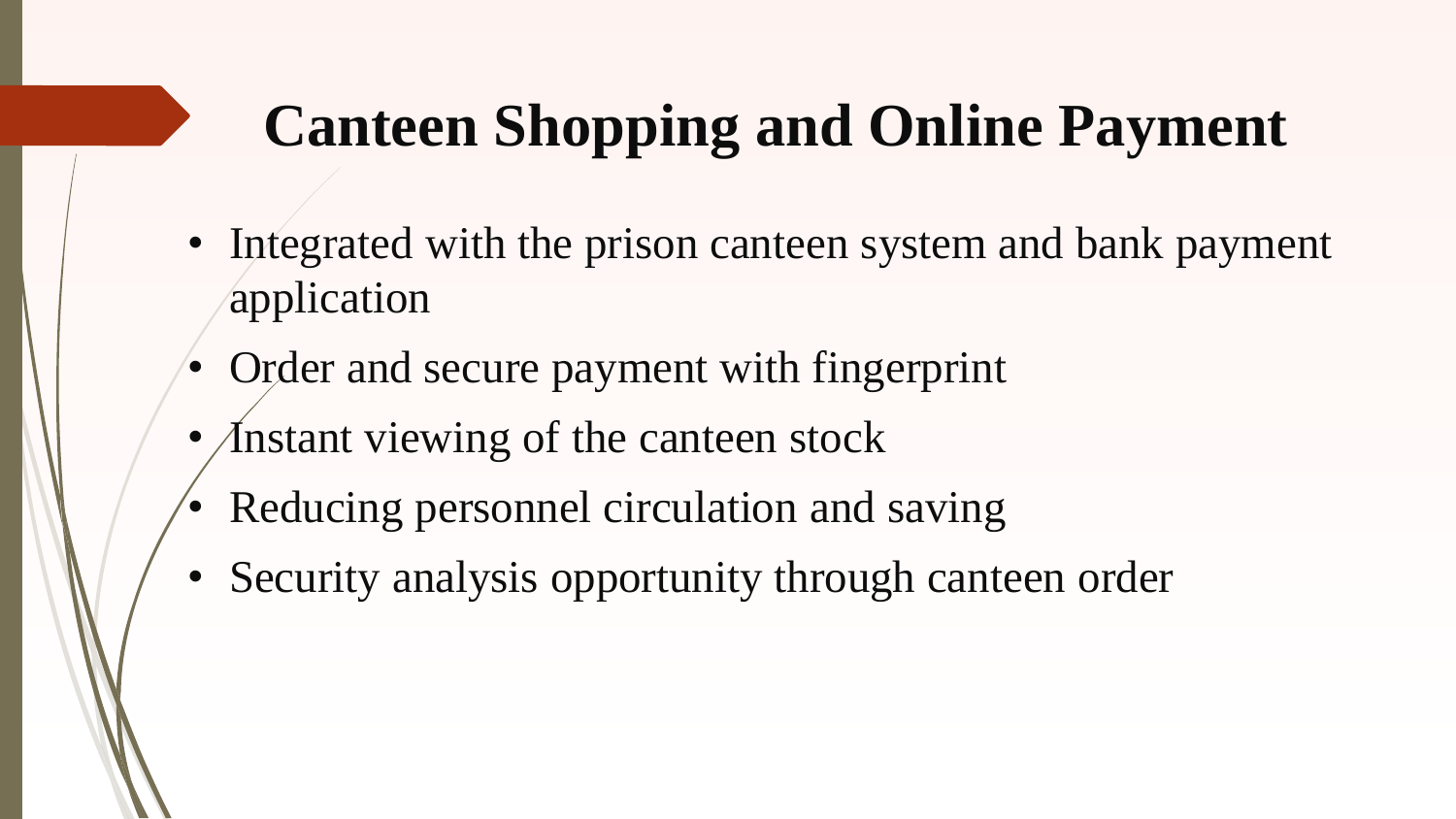# **Petition**

- Integrated UYAP (National Jurisdiction Network Information System).
- Secure signature with fingerprint
- Instant, fast and direct forwarding of requests to the relevant unit
- Elimination of complaints regarding petitions
- Speeding up operation
- Saving personnel and time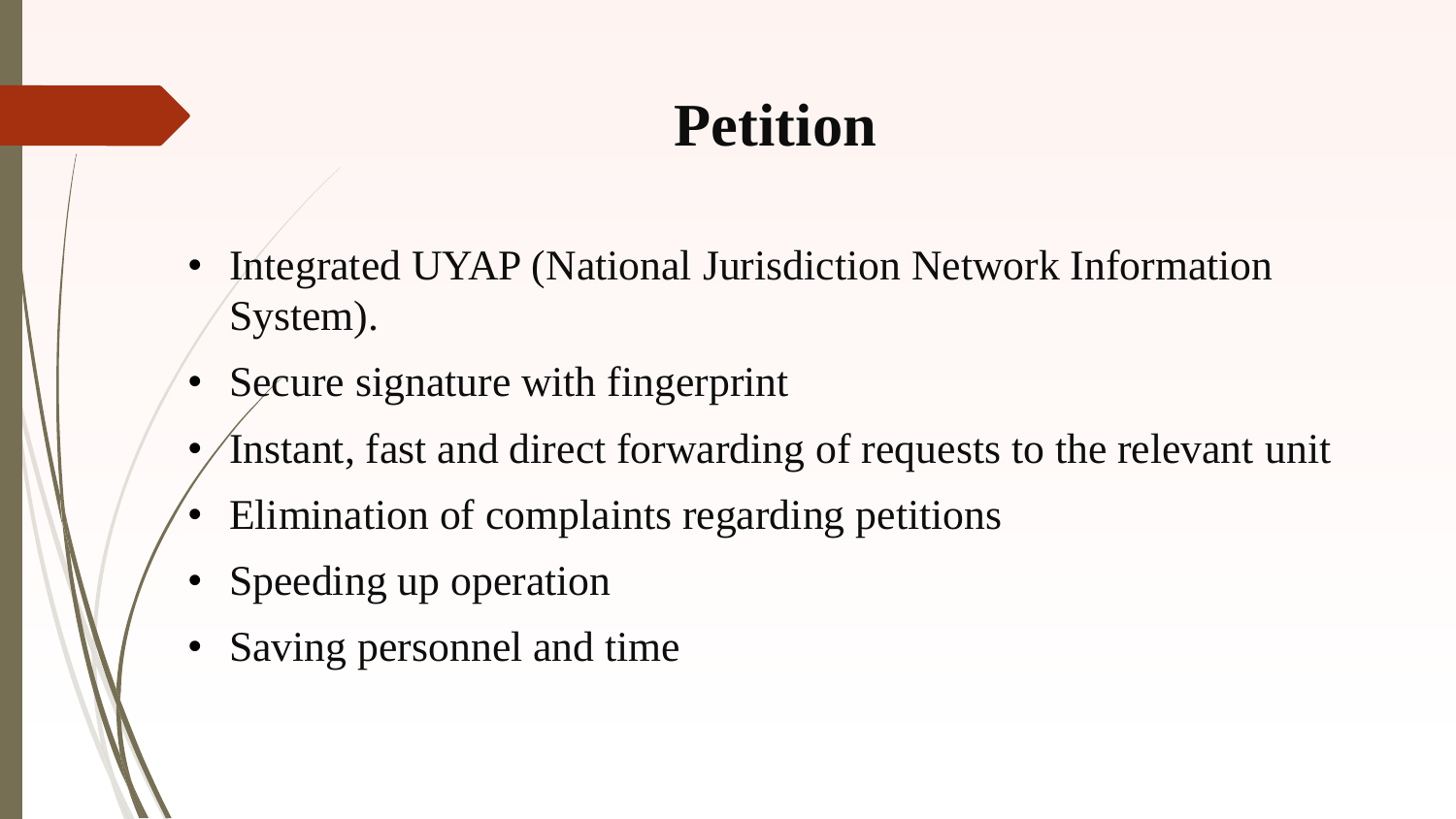# **e-library**

- Ability to request a book without leaving the room / unit
- Viewing the library book inventory
- Ability to see the availability of books
- Integrated with provincial libraries
- Saving time and personnel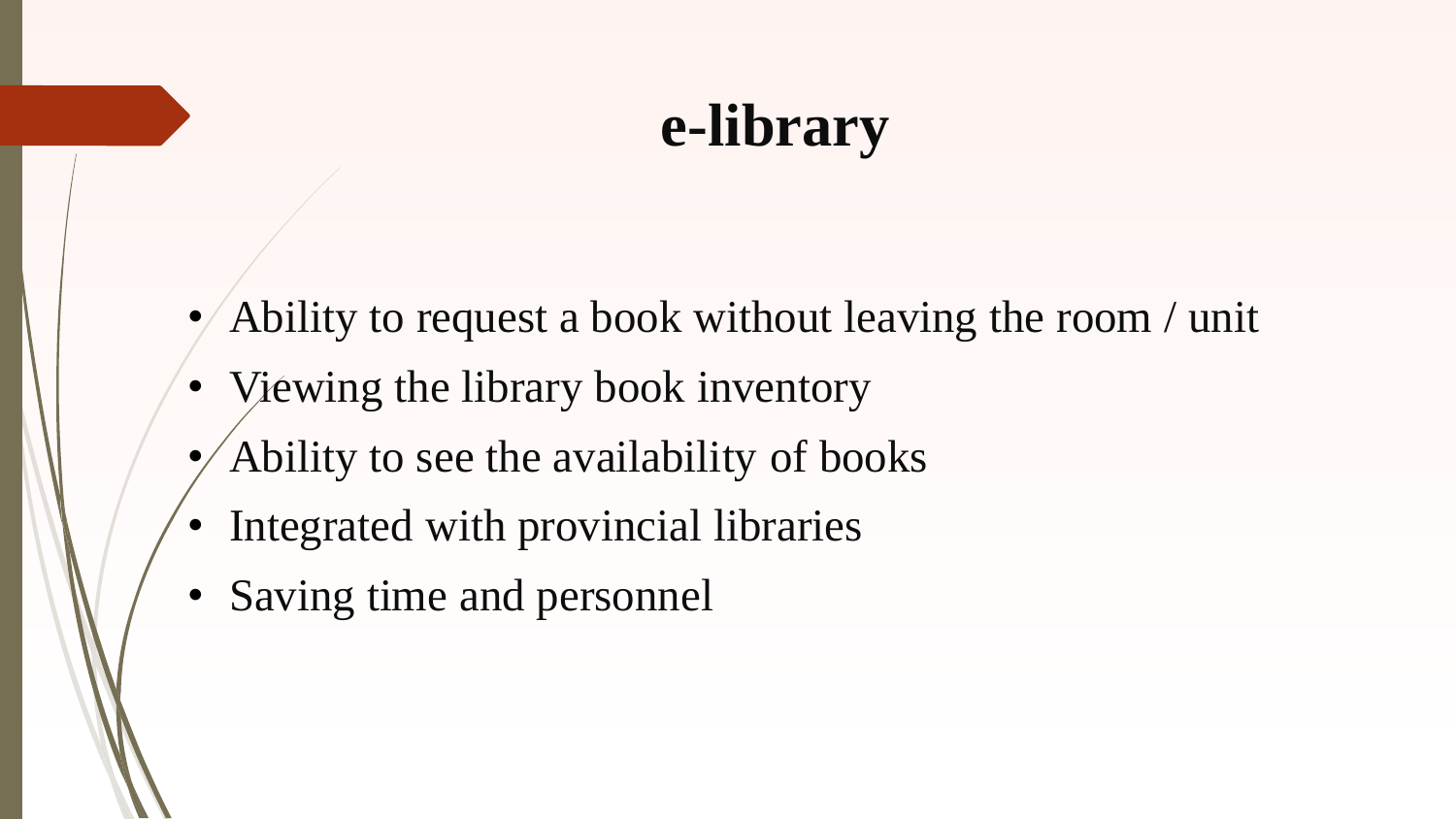# **e-Doctor (Telemedicine)**

- Online consultation with specialist doctors
- Prevention of referrals to the wrong doctor
- Online control examination facility
- Psychiatric examination opportunity
- Reducing hospital referrals
- Quick access to healthcare services at low cost
- Savings in personnel and shipping costs, contribution to safety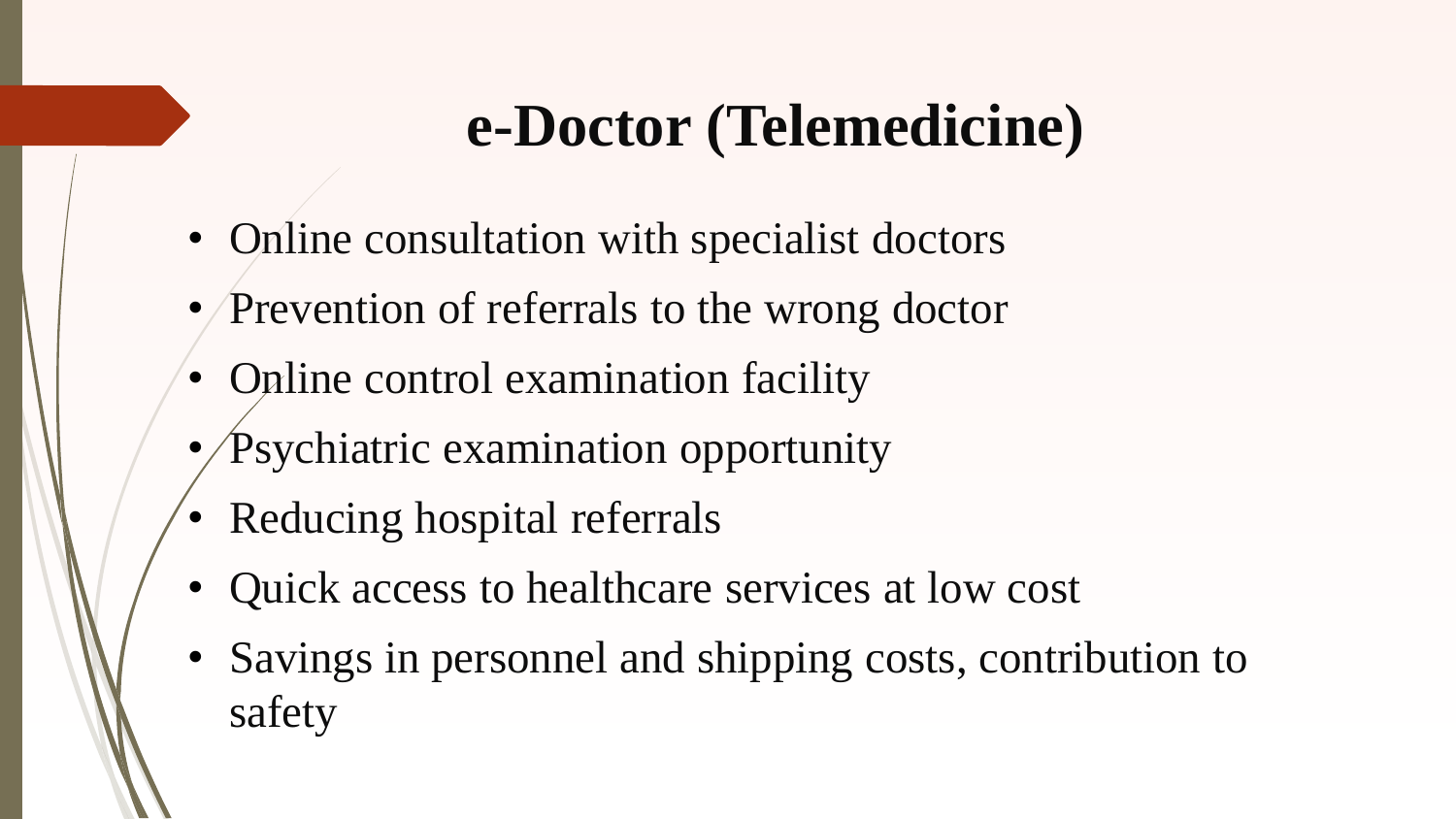## **e-Letter**

- Controlled e-letter sending
- Electronic audit facility, contribution to corporate security
- Fast and effective communication with the family
- Saving time and personnel
- Environmental application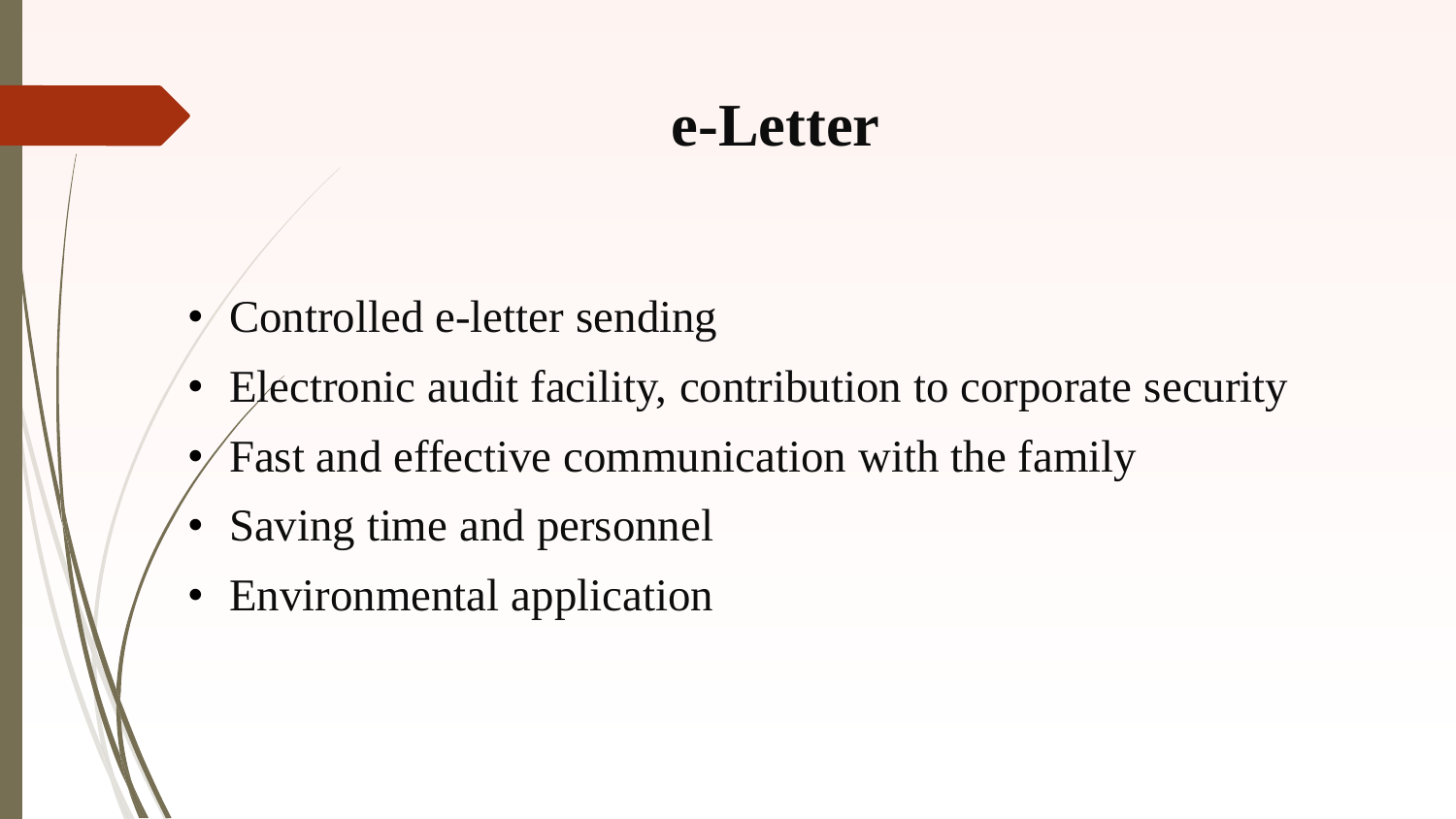### **Central Communucation Line**

- Written, audio or visual communication with the Ministry
- Reducing allegations of human rights violations
- Development of central information retrieval mechanism
- Contribution to dynamic security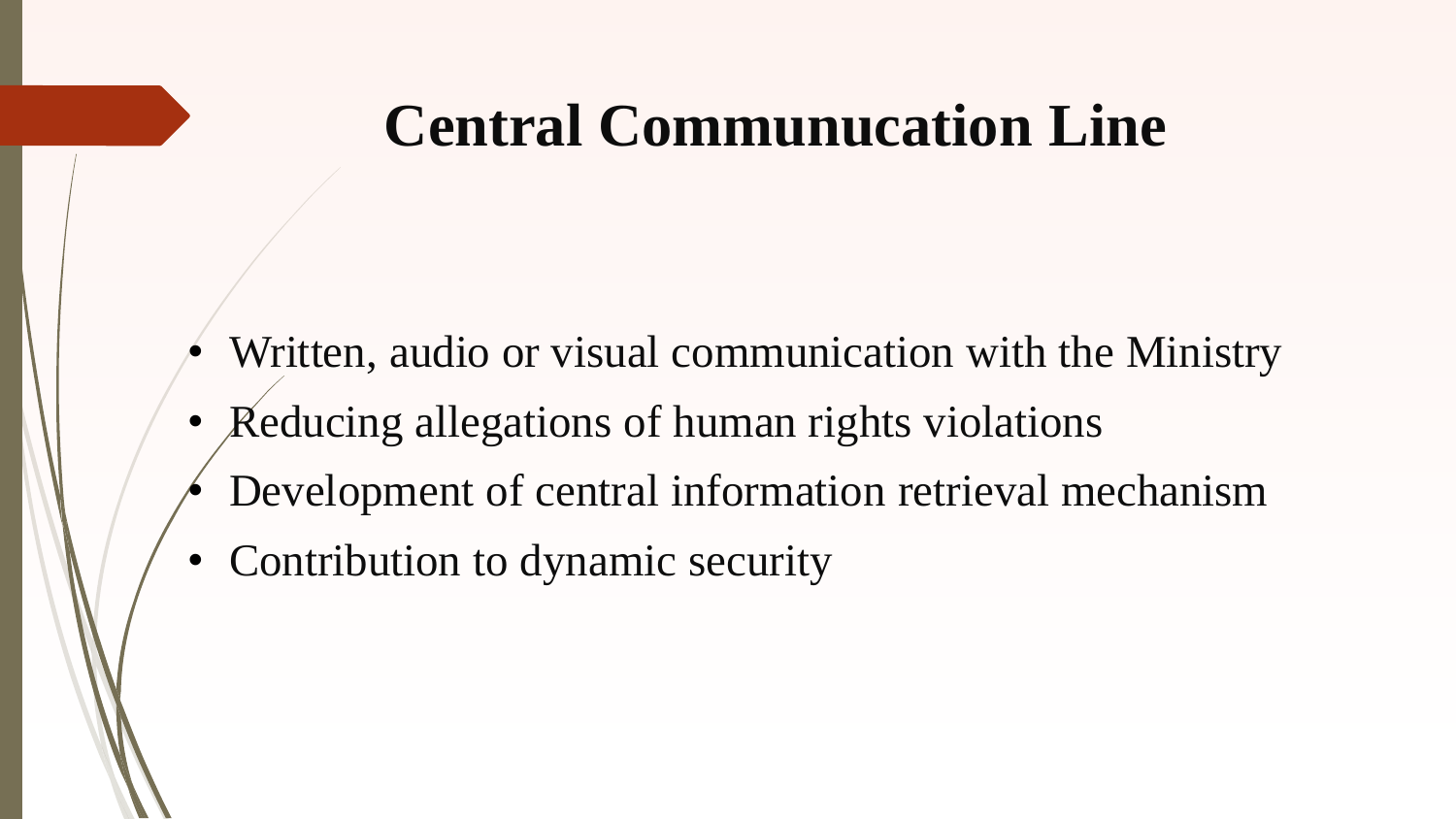# **Benefits of Project**

#### **1 – In terms of the penal institution;**

- •/30% personnel savings
- Employing the saved personnel in more effective security and improvement works
- Reducing internal circulation
- Increasing dynamic security
- Safer, more efficient and faster operation of the institution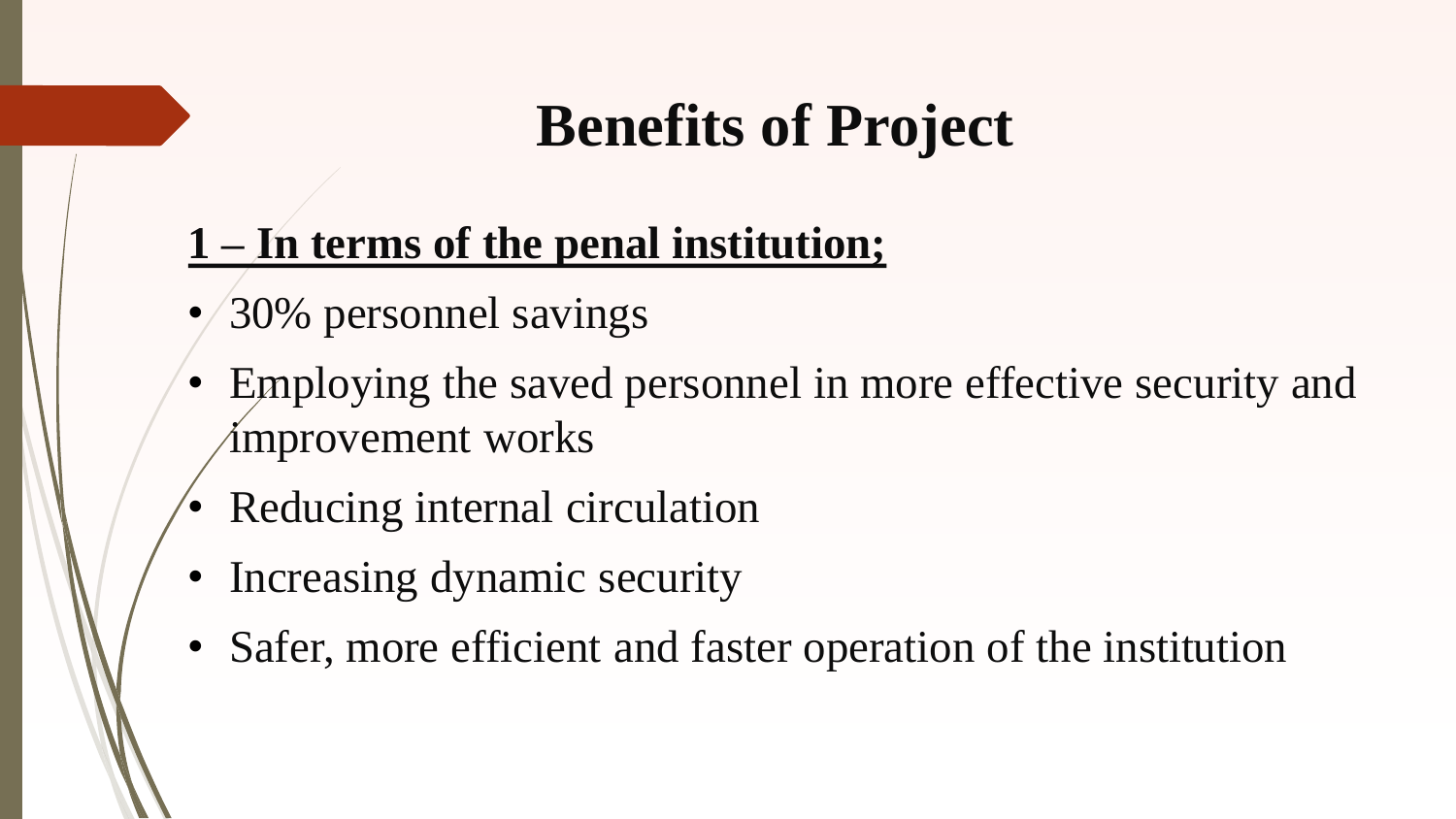# **Benefits of Project**

#### **2 – In terms of prisoners;**

- Strengthening family relationships
- Increased willingness to comply with institutional rules
- Contribution to the rehabilitation process
- Decrease in allegations of human rights violations
- Transparency in institutional practices (petition tracking, etc.)
- Quick access to prison services